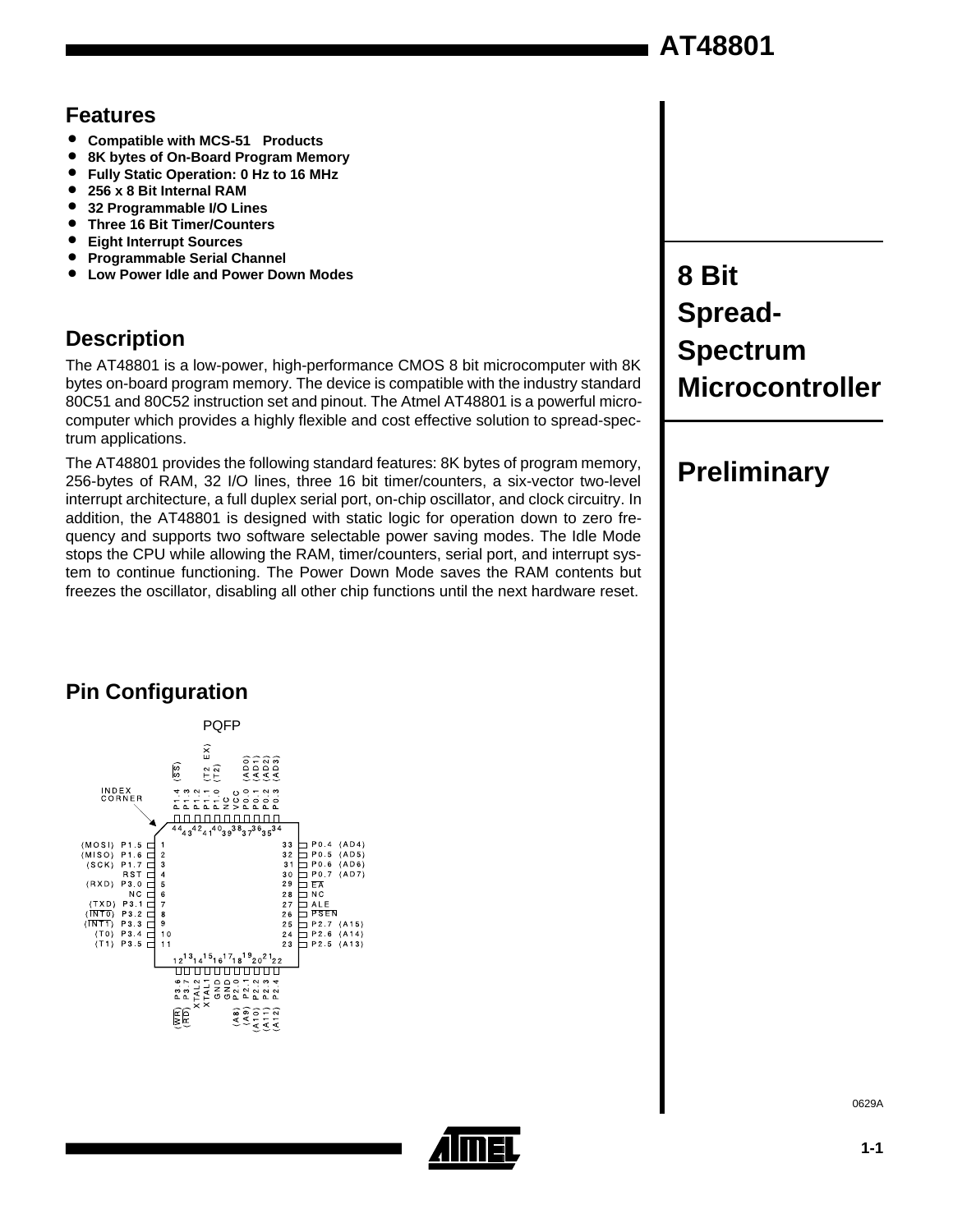

### **Block Diagram**

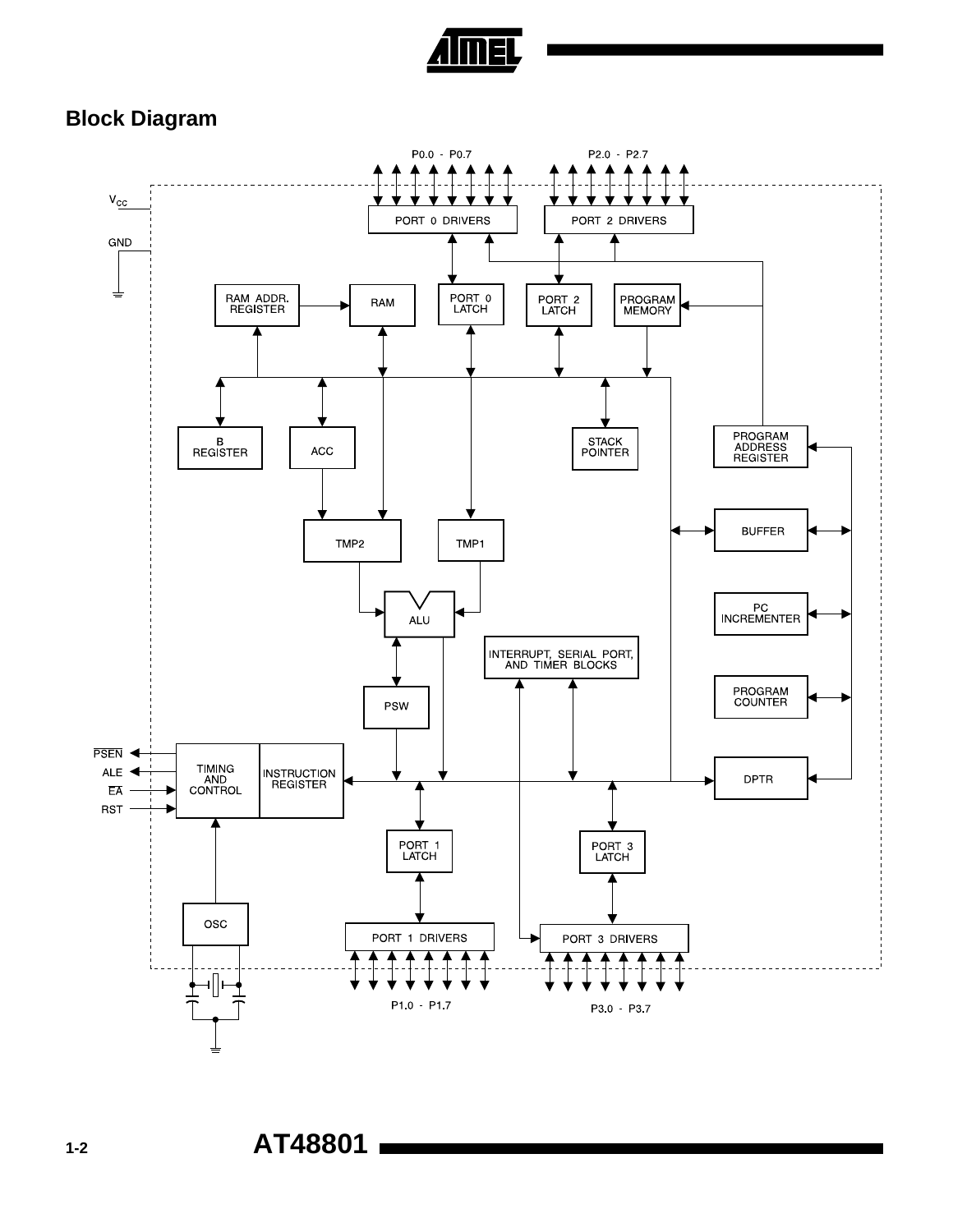### **Pin Description**

**VCC**

Supply voltage.

#### **GND**

Ground.

#### **Port 0**

Port 0 is an 8 bit open drain bidirectional I/O port. As an output port, each pin can sink eight TTL inputs. When 1s are written to port 0 pins, the pins can be used as high-impedance inputs.

Port 0 can also be configured to be the multiplexed low-order address/data bus during accesses to external program and data memory. In this mode, P0 has internal pullups.

#### **Port 1**

Port 1 is an 8 bit bidirectional I/O port with internal pullups. The Port 1 output buffers can sink/source four TTL inputs. When 1s are written to Port 1 pins, they are pulled high by the internal pullups and can be used as inputs. As inputs, Port 1 pins that are externally being pulled low will source current  $(I_{IL})$  because of the internal pullups.

In addition, P1.0 and P1.1 can be configured to be the timer/counter 2 external count input (P1.0/T2) and the timer/counter 2 trigger input (P1.1/T2EX), respectively, as shown in the following table.

| <b>Port Pin</b>  | <b>Alternate Functions</b>                                             |
|------------------|------------------------------------------------------------------------|
| P <sub>1.0</sub> | T2 (external count input to<br>Timer/Counter 2), clock-out             |
| P <sub>1.1</sub> | T2EX (Timer/Counter 2 capture/reload<br>trigger and direction control) |

#### **Port 2**

Port 2 is an 8 bit bidirectional I/O port with internal pullups. The Port 2 output buffers can sink/source four TTL inputs. When 1s are written to Port 2 pins, they are pulled high by the internal pullups and can be used as inputs. As inputs, Port 2 pins that are externally being pulled low will source current  $(I_{IL})$  because of the internal pullups.

Port 2 emits the high-order address byte during fetches from external program memory and during accesses to external data memory that use 16 bit addresses (MOVX @ DPTR). In this application, Port 2 uses strong internal pullups when emitting 1s. During accesses to external data memory that use 8 bit addresses (MOVX @ RI), Port 2 emits the contents of the P2 Special Function Register.

#### **Port 3**

Port 3 is an 8 bit bidirectional I/O port with internal pullups. The Port 3 output buffers can sink/source four TTL inputs. The Port 3 output builers can sink/source four TTL inputs.<br>When 1s are written to Port 3 pins, they are pulled high by

the internal pullups and can be used as inputs. As inputs, Port 3 pins that are externally being pulled low will source current ( $I_{IL}$ ) because of the pullups.

Port 3 also serves the functions of various special features of the AT89C51, as shown in the following table.

| <b>Port Pin</b>  | <b>Alternate Functions</b>             |
|------------------|----------------------------------------|
| P3.0             | RXD (serial input port)                |
| P3.1             | TXD (serial output port)               |
| P3.2             | INTO (external interrupt 0)            |
| P3.3             | INT1 (external interrupt 1)            |
| P <sub>3.4</sub> | T0 (timer 0 external input)            |
| P <sub>3.5</sub> | T1 (timer 1 external input)            |
| P3.6             | WR (external data memory write strobe) |
| P3.7             | RD (external data memory read strobe)  |

#### **RST**

Reset input. A high on this pin for two machine cycles while the oscillator is running resets the device.

#### **ALE**

Address Latch Enable is an output pulse for latching the low byte of the address during accesses to external memory.

In normal operation, ALE is emitted at a constant rate of 1/6 the oscillator frequency and may be used for external timing or clocking purposes. Note, however, that one ALE pulse is skipped during each access to external data memory.

If desired, ALE operation can be disabled by setting bit 0 of SFR location 8EH. With the bit set, ALE is active only during a MOVX or MOVC instruction. Otherwise, the pin is weakly pulled high. Setting the ALE-disable bit has no effect if the microcrontroller is in external execution mode.

#### **PSEN**

Program Store Enable is the read strobe to external program memory.

When the AT48801 is executing code from external program memory, PSEN is activated twice each machine cycle, except that two PSEN activations are skipped during each access to external data memory.

#### **EA**

External Access Enable. EA must be strapped to GND in order to enable the device to fetch code from external program memory locations starting at 0000H up to FFFFH. Note, however, that if lock bit 1 is programmed, EA will be internally latched on reset.

 $\overline{EA}$  should be strapped to V<sub>CC</sub> for internal program executions.

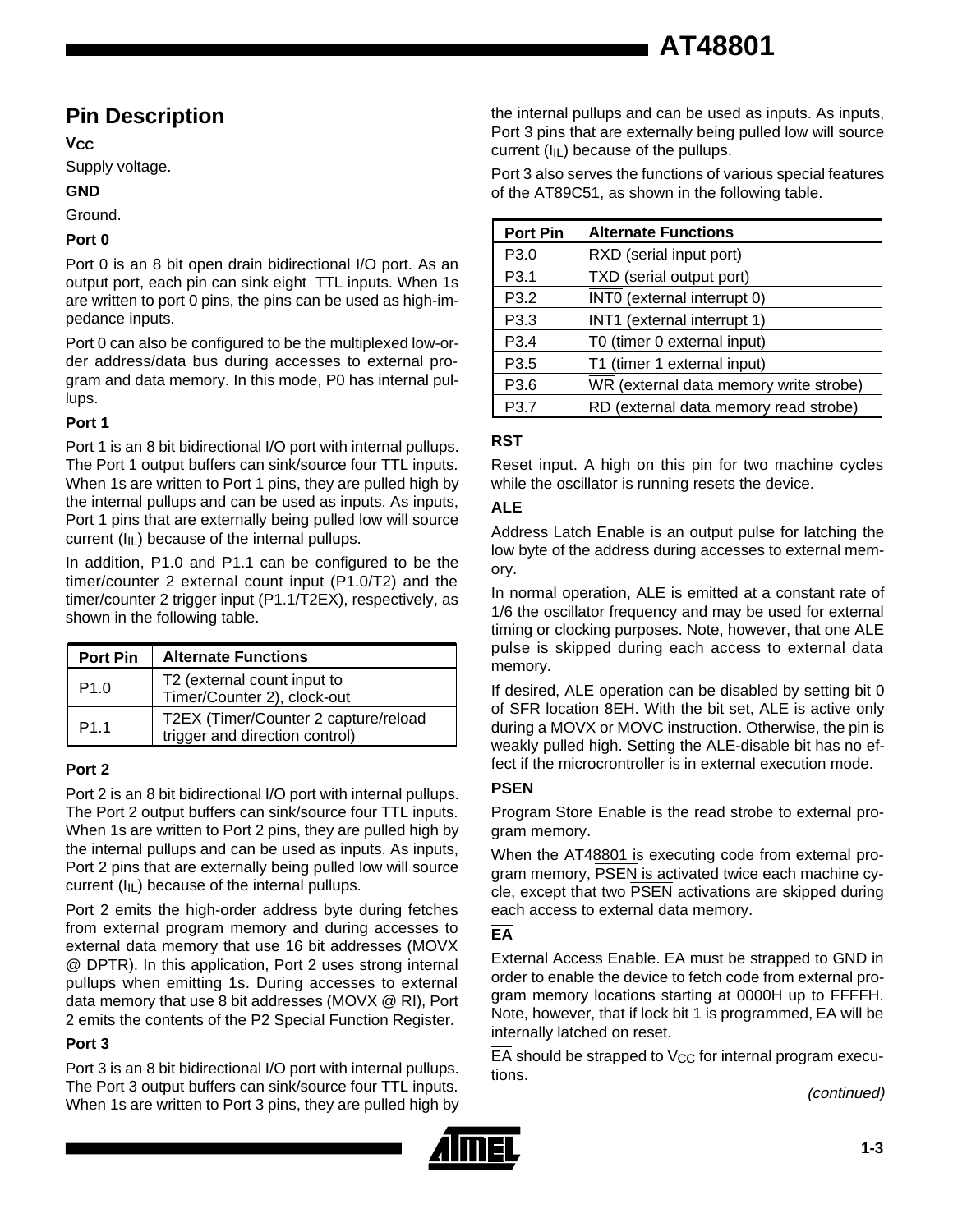

## **Pin Description (Continued)**

#### **XTAL1**

Input to the inverting oscillator amplifier and input to the internal clock operating circuit.

#### **XTAL2**

 $\Gamma$ 

Output from the inverting oscillator amplifier.

### **Special Function Registers**

A map of the on-chip memory area called the Special Function Register (SFR) space is shown in Table 1.

Note that not all of the addresses are occupied, and unoccupied addresses may not be implemented on the chip. Read accesses to these addresses will in general return random data, and write accesses will have an indeterminate effect.

User software should not write 1s to these unlisted locations, since they may be used in future products to invoke new features. In that case, the reset or inactive values of the new bits will always be 0.

**Timer 2 Registers** Control and status bits are contained in registers T2CON (shown in Table 2) and T2MOD (shown in Table 4) for Timer 2. The register pair

(continued)

| 0F8H |                                |                         |                             |                             |                             |                             |                         | 0FFH |
|------|--------------------------------|-------------------------|-----------------------------|-----------------------------|-----------------------------|-----------------------------|-------------------------|------|
| 0F0H | B<br>00000000                  |                         |                             |                             |                             |                             |                         | 0F7H |
| 0E8H |                                |                         |                             |                             |                             |                             |                         | 0EFH |
| 0E0H | <b>ACC</b><br>00000000         |                         |                             |                             |                             |                             |                         | 0E7H |
| 0D8H |                                |                         |                             |                             |                             |                             |                         | 0DFH |
| 0D0H | <b>PSW</b><br>00000000         |                         |                             |                             |                             |                             |                         | 0D7H |
| 0C8H | T <sub>2</sub> CON<br>00000000 | T2MOD<br>XXXXXX00       | RCAP2L<br>00000000          | RCAP2H<br>00000000          | TL <sub>2</sub><br>00000000 | TH <sub>2</sub><br>00000000 |                         | 0CFH |
| 0C0H |                                |                         |                             |                             |                             |                             |                         | 0C7H |
| 0B8H | IP<br>XX000000                 |                         |                             |                             |                             |                             |                         | 0BFH |
| 0B0H | P <sub>3</sub><br>11111111     |                         |                             |                             |                             |                             |                         | 0B7H |
| 0A8H | IE<br>0X000000                 |                         |                             |                             |                             |                             |                         | 0AFH |
| 0A0H | P <sub>2</sub><br>11111111     |                         |                             |                             |                             |                             |                         | 0A7H |
| 98H  | <b>SCON</b><br>00000000        | <b>SBUF</b><br>XXXXXXX  |                             |                             |                             |                             |                         | 9FH  |
| 90H  | P <sub>1</sub><br>11111111     |                         |                             |                             |                             |                             |                         | 97H  |
| 88H  | <b>TCON</b><br>00000000        | <b>TMOD</b><br>00000000 | TL <sub>0</sub><br>00000000 | TL <sub>1</sub><br>00000000 | TH <sub>0</sub><br>00000000 | TH <sub>1</sub><br>00000000 |                         | 8FH  |
| 80H  | P <sub>0</sub><br>11111111     | <b>SP</b><br>00000111   | <b>DPL</b><br>00000000      | <b>DPH</b><br>00000000      |                             |                             | <b>PCON</b><br>0XXX0000 | 87H  |

**Table 1.** AT48801 SFR Map and Reset Values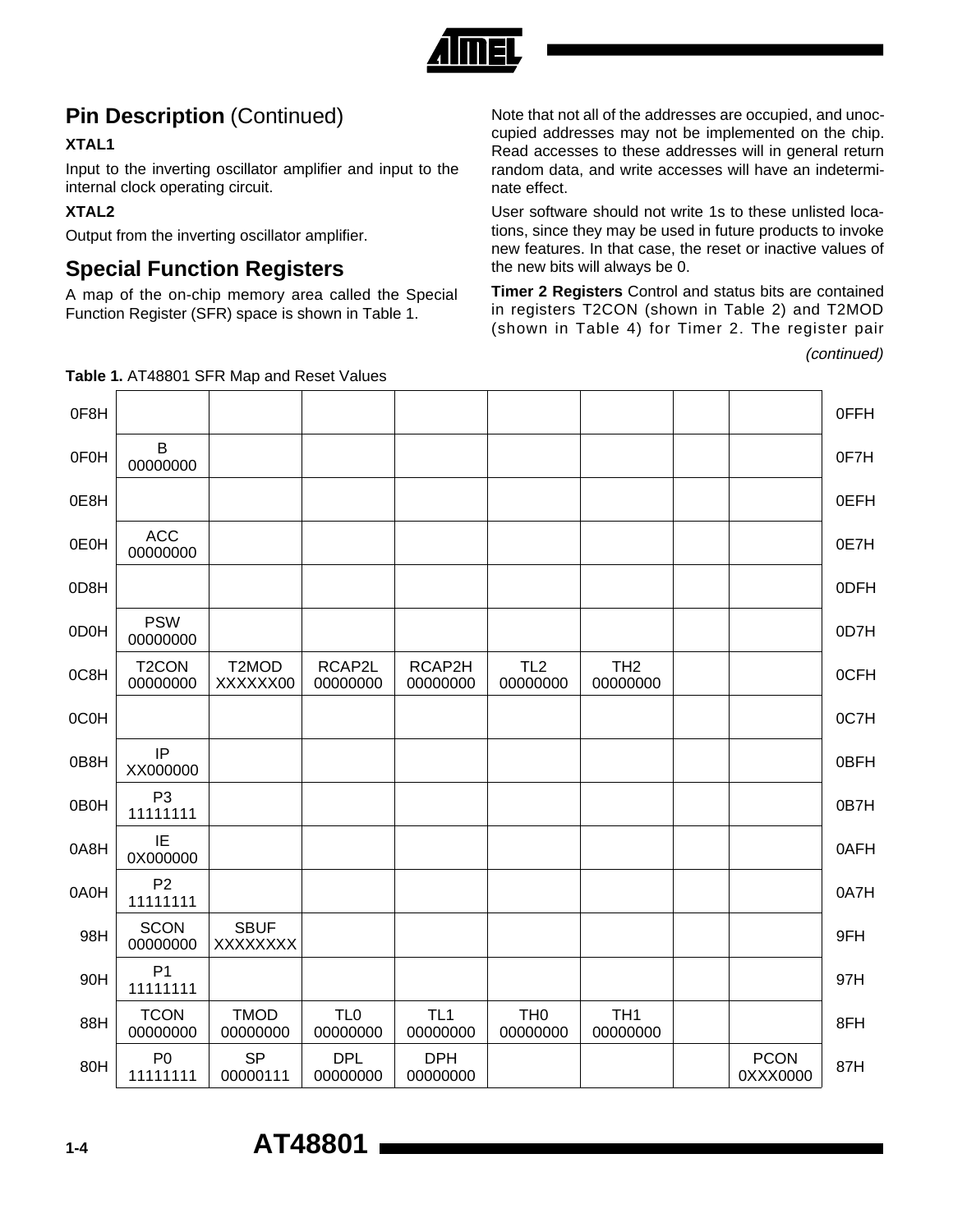#### **Table 2.** T2CON—Timer/Counter 2 Control Register

| T2CON Address = 0C8H<br>Reset Value = $0000 0000B$ |                                                                                                                                                |                  |             |      |                   |     |      |        |  |
|----------------------------------------------------|------------------------------------------------------------------------------------------------------------------------------------------------|------------------|-------------|------|-------------------|-----|------|--------|--|
| <b>Bit Addressable</b>                             |                                                                                                                                                |                  |             |      |                   |     |      |        |  |
|                                                    | TF <sub>2</sub>                                                                                                                                | EXF <sub>2</sub> | <b>RCLK</b> | TCLK | EXEN <sub>2</sub> | TR2 | C/T2 | CP/RL2 |  |
| Bit                                                |                                                                                                                                                | 6                | 5           | 4    | 3                 | 2   |      | U      |  |
|                                                    |                                                                                                                                                |                  |             |      |                   |     |      |        |  |
| Symbol                                             |                                                                                                                                                | <b>Function</b>  |             |      |                   |     |      |        |  |
| TF <sub>2</sub>                                    | Timer 2 overflow flag set by a Timer 2 overflow and must be cleared by software. TF2 will not be<br>cot whon oithor RCI K $-$ 1 or TCI K $-$ 1 |                  |             |      |                   |     |      |        |  |

|                   | 39. WISH SILISI INSEN = T 91 TSEN                                                                                                                                                                                                                                                                                                                    |
|-------------------|------------------------------------------------------------------------------------------------------------------------------------------------------------------------------------------------------------------------------------------------------------------------------------------------------------------------------------------------------|
| EXF <sub>2</sub>  | Timer 2 external flag set when either a capture or reload is caused by a negative transition on<br>T2EX and EXEN2 = 1. When Timer 2 interrupt is enabled, $EXF2 = 1$ will cause the CPU to vector<br>to the Timer 2 interrupt routine. EXF2 must be cleared by software. EXF2 does not cause an<br>interrupt in up/down counter mode ( $DCEN = 1$ ). |
| <b>RCLK</b>       | Receive clock enable. When set, causes the serial port to use Timer 2 overflow pulses for its<br>receive clock in serial port Modes 1 and 3. $RCLK = 0$ causes Timer 1 overflow to be used for the<br>receive clock.                                                                                                                                 |
| <b>TCLK</b>       | Transmit clock enable. When set, causes the serial port to use Timer 2 overflow pulses for its<br>transmit clock in serial port Modes 1 and 3. TCLK = $0$ causes Timer 1 overflows to be used for<br>the transmit clock.                                                                                                                             |
| EXEN <sub>2</sub> | Timer 2 external enable. When set, allows a capture or reload to occur as a result of a negative<br>transition on T2EX if Timer 2 is not being used to clock the serial port. $EXEN2 = 0$ causes Timer<br>2 to ignore events at T2EX.                                                                                                                |
| TR <sub>2</sub>   | Start/Stop control for Timer 2. $TR2 = 1$ starts the timer.                                                                                                                                                                                                                                                                                          |
| C/T2              | Timer or counter select for Timer 2. $C/T2 = 0$ for timer function. $C/T2 = 1$ for external event<br>counter (falling edge triggered).                                                                                                                                                                                                               |
| CP/RL2            | Capture/Reload select. CP/RL2 = 1 causes captures to occur on negative transitions at T2EX if<br>$EXEN2 = 1$ . CP/RL2 = 0 causes automatic reloads to occur when Timer 2 overflows or negative                                                                                                                                                       |

and the timer is forced to auto-reload on Timer 2 overflow.

### **Special Function Registers** (Continued)

(RCAP2H, RCAP2L) are the Capture/Reload registers for Timer 2 in 16 bit capture mode or 16 bit auto-reload mode.

**Interrupt Registers** The individual interrupt enable bits are in the IE register. Two priorities can be set for each of the six interrupt sources in the IP register.

### **Data Memory**

The AT48801 implements 256-bytes of on-chip RAM. The upper 128-bytes occupy a parallel address space to the Special Function Registers. That means the upper 128 bytes have the same addresses as the SFR space but are physically separate from SFR space.

When an instruction accesses an internal location above address 7FH, the address mode used in the instruction specifies whether the CPU accesses the upper 128-bytes of RAM or the SFR space. Instructions that use direct addressing access SFR space.

For example, the following direct addressing instruction accesses the SFR at location 0A0H (which is P2).

#### **MOV 0A0H, #data**

transitions occur at T2EX when EXEN2 = 1. When either RCLK or TCLK = 1, this bit is ignored

Instructions that use indirect addressing access the upper 128-bytes of RAM. For example, the following indirect addressing instruction, where R0 contains 0A0H, accesses the data byte at address 0A0H, rather than P2 (whose address is 0A0H).

(continued)

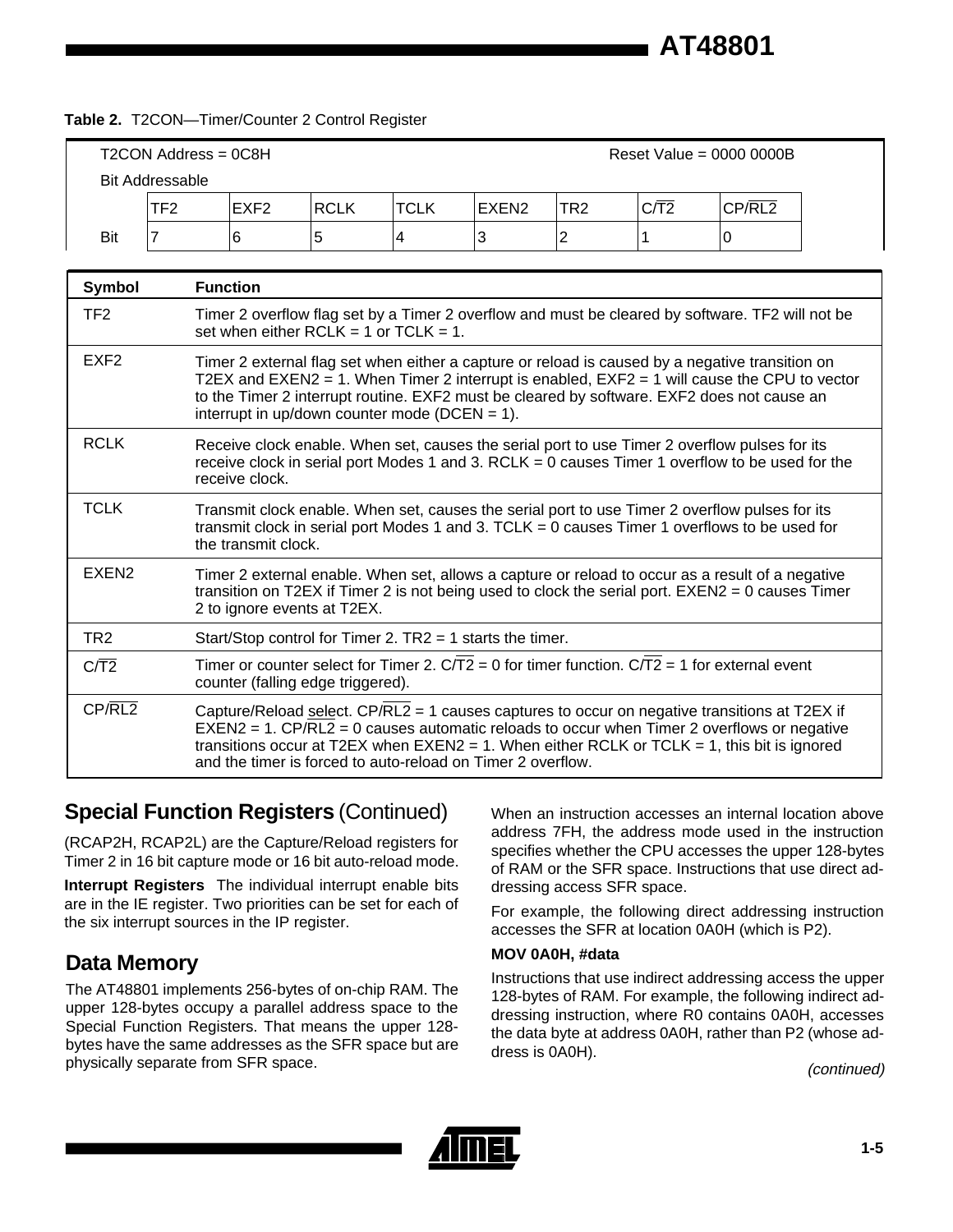

## **Data Memory** (Continued)

#### **MOV @R0, #data**

Note that stack operations are examples of indirect addressing, so the upper 128-bytes of data RAM are available as stack space.

### **Timer 0 and 1**

Timer 0 and Timer 1 in the AT48801 operate the same way as Timer 0 and Timer 1 in the AT89C51.

### **Timer 2**

Timer 2 is a 16 bit Timer/Counter that can operate as either a timer or an event counter. The type of operation is selected by bit C/T2 in the SFR T2CON (shown in Table 2). Timer 2 has three operating modes: capture, auto-reload (up or down counting), and baud rate generator. The modes are selected by bits in T2CON, as shown in Table 3.

Timer 2 consists of two 8 bit registers, TH2 and TL2. In the Timer function, the TL2 register is incremented every machine cycle. Since a machine cycle consists of 12 oscillator periods, the count rate is 1/12 of the oscillator frequency.

In the Counter function, the register is incremented in response to a l-to-0 transition at its corresponding external input pin, T2. In this function, the external input is sampled during S5P2 of every machine cycle. When the samples show a high in one cycle and a low in the next cycle, the count is incremented. The new count value appears in the register during S3P1 of the cycle following the one in which the transition was detected. Since two machine cycles (24 oscillator periods) are required to recognize a 1 to-0 transition, the maximum count rate is 1/24 of the os-

cillator frequency. To ensure that a given level is sampled at least once before it changes, the level should be held for at least one full machine cycle.

|  | Table 3. Timer 2 Operating Modes |  |
|--|----------------------------------|--|
|  |                                  |  |

| <b>RCLK + TCLK</b> | CP/RL2 | TR2 | <b>MODE</b>                |
|--------------------|--------|-----|----------------------------|
|                    |        |     | 16 Bit Auto-Reload         |
|                    |        |     | 16 Bit Capture             |
|                    | x      |     | <b>Baud Rate Generator</b> |
|                    |        |     |                            |

#### **Capture Mode**

In the capture mode, two options are selected by bit EXEN2 in T2CON. If  $EXEN2 = 0$ , Timer 2 is a 16 bit timer or counter which upon overflow sets bit TF2 in T2CON. This bit can then be used to generate an interrupt. If  $EXEN2 = 1$ , Timer 2 performs the same operation, but a l-to-0 transition at external input T2EX also causes the current value in TH2 and TL2 to be captured into RCAP2H and RCAP2L, respectively. In addition, the transition at T2EX causes bit EXF2 in T2CON to be set. The EXF2 bit, like TF2, can generate an interrupt. The capture mode is illustrated in Figure 1.

#### **Auto-Reload (Up or Down Counter)**

Timer 2 can be programmed to count up or down when configured in its 16 bit auto-reload mode. This feature is invoked by the DCEN (Down Counter Enable) bit located in the SFR T2MOD (see Table 4). Upon reset, the DCEN bit is set to 0 so that timer 2 will default to count up. When DCEN is set, Timer 2 can count up or down, depending on the value of the T2EX pin.

(continued)



#### **Figure 1.** Timer 2 in Capture Mode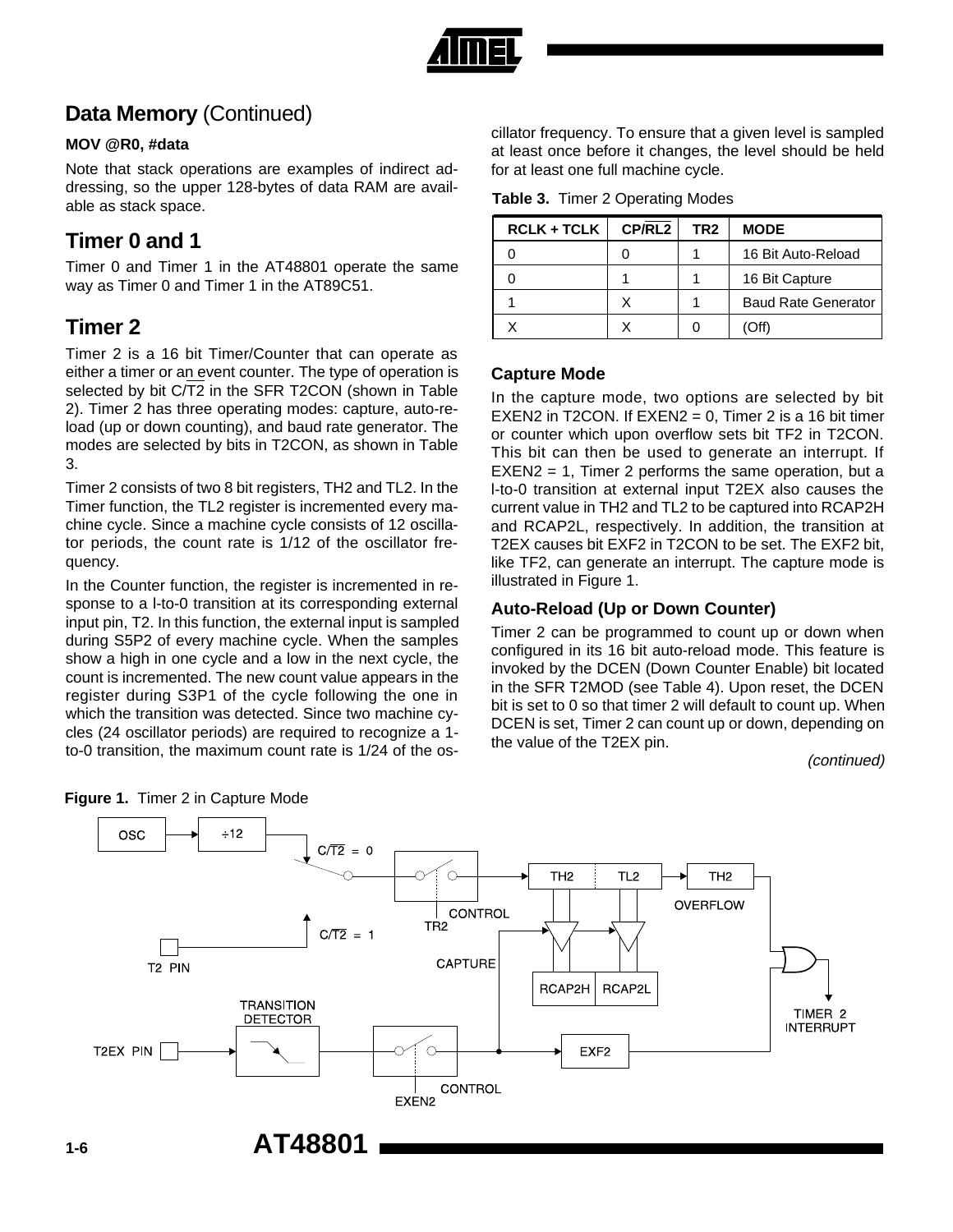#### **Auto-Reload (Up or Down Counter)** (Continued)

Figure 2 shows Timer 2 automatically counting up when  $DCEN = 0$ . In this mode, two options are selected by bit EXEN2 in T2CON. If  $EXEN2 = 0$ , Timer 2 counts up to 0FFFFH and then sets the TF2 bit upon overflow. The overflow also causes the timer registers to be reloaded with the 16 bit value in RCAP2H and RCAP2L. The values in RCAP2H and RCAP2L are preset by software. If EXEN2 = 1, a 16 bit reload can be triggered either by an overflow or by a l-to-0 transition at external input T2EX. This transition also sets the EXF2 bit. Both the TF2 and EXF2 bits can generate an interrupt if enabled.

Setting the DCEN bit enables Timer 2 to count up or down, as shown in Figure 3. In this mode, the T2EX pin controls the direction of the count. A logic 1 at T2EX makes Timer 2 count up. The timer will overflow at 0FFFFH and set the TF2 bit. This overflow also causes the 16 bit value in RCAP2H and RCAP2L to be reloaded into the timer registers, TH2 and TL2, respectively.

A logic 0 at T2EX makes Timer 2 count down. The timer underflows when TH2 and TL2 equal the values stored in RCAP2H and RCAP2L. The underflow sets the TF2 bit and causes 0FFFFH to be reloaded into the timer registers.

The EXF2 bit toggles whenever Timer 2 overflows or underflows and can be used as a 17th bit of resolution. In this operating mode, EXF2 does not flag an interrupt.



#### **Figure 2.** Timer 2 Auto Reload Mode (DCEN = 0)

#### **Table 4.** T2MOD—Timer 2 Mode Control Register

|                     | $T2MOD$ Address = $0C9H$ |  |   |  |  | Reset Value = XXXX XX00B |      |             |  |
|---------------------|--------------------------|--|---|--|--|--------------------------|------|-------------|--|
| Not Bit Addressable |                          |  |   |  |  |                          |      |             |  |
|                     |                          |  |   |  |  |                          | T2OE | <b>DCEN</b> |  |
| Bit                 |                          |  | Ю |  |  |                          |      |             |  |

| Symbol      | <b>Function</b>                                                           |
|-------------|---------------------------------------------------------------------------|
|             | Not implemented, reserved for future use.                                 |
| T2OE        | Timer 2 Output Enable bit.                                                |
| <b>DCEN</b> | When set, this bit allows Timer 2 to be configured as an up/down counter. |

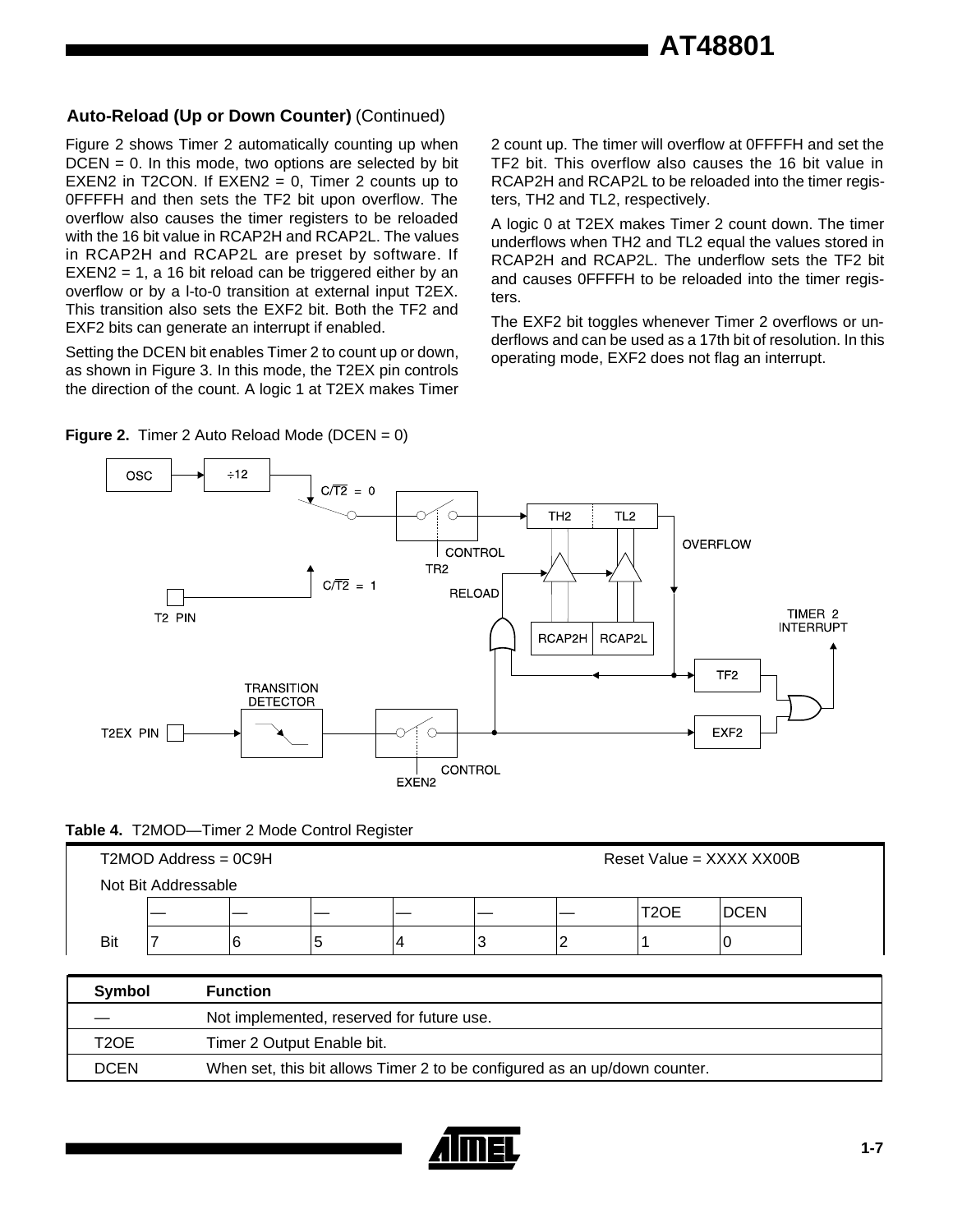

**Figure 3.** Timer 2 Auto Reload Mode (DCEN = 1)



**Figure 4.** Timer 2 in Baud Rate Generator Mode

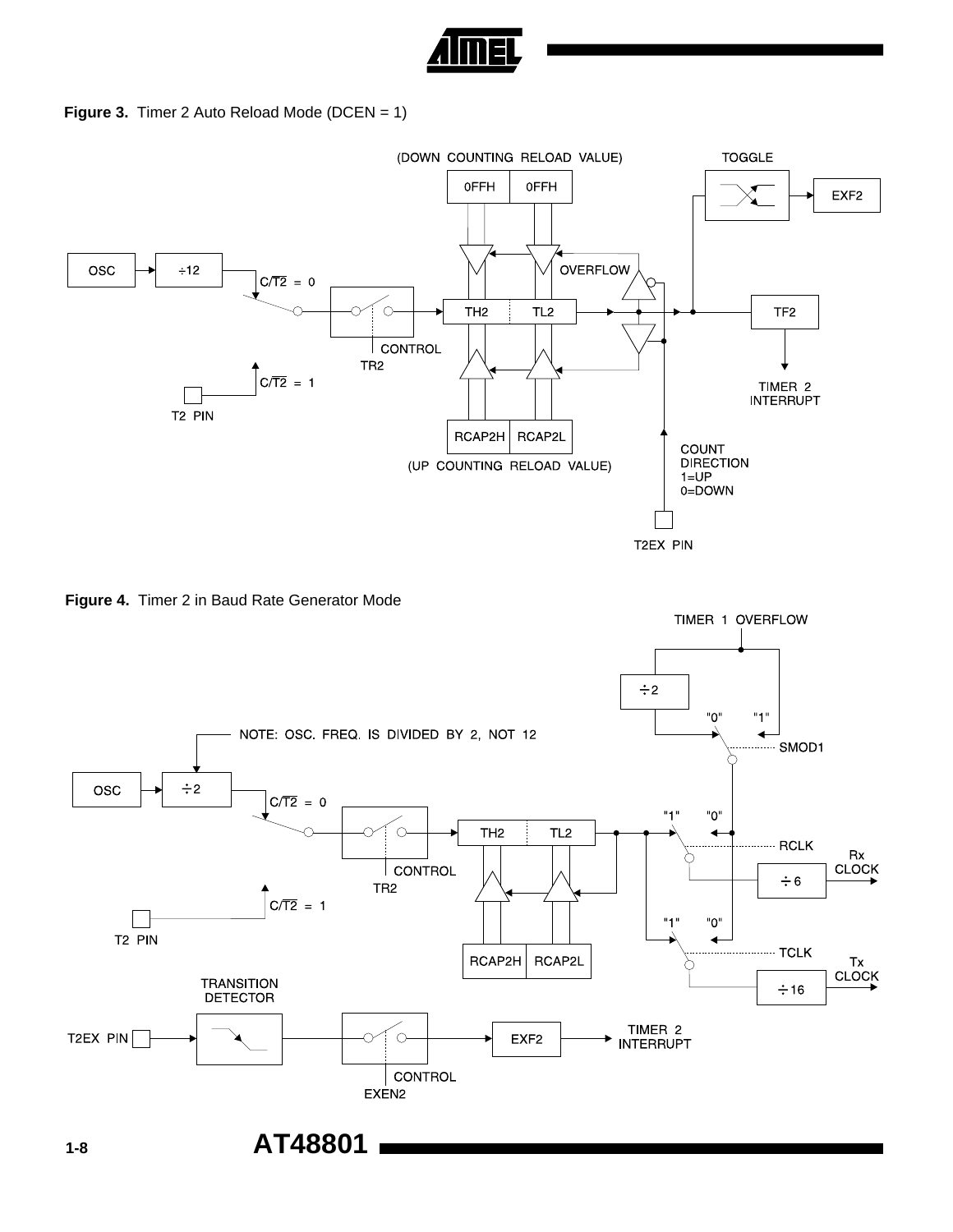#### **Baud Rate Generator**

Timer 2 is selected as the baud rate generator by setting TCLK and/or RCLK in T2CON (Table 2). Note that the baud rates for transmit and receive can be different if Timer 2 is used for the receiver or transmitter and Timer 1 is used for the other function. Setting RCLK and/or TCLK puts Timer 2 into its baud rate generator mode, as shown in Figure 4.

The baud rate generator mode is similar to the auto-reload mode, in that a rollover in TH2 causes the Timer 2 registers to be reloaded with the 16 bit value in registers RCAP2H and RCAP2L, which are preset by software.

The baud rates in Modes l and 3 are determined by Timer 2's overflow rate according to the following equation.

Modes 1 and 3 Baud Rates  $=$  Timer 2 Overflow Rate 16

The Timer can be configured for either timer or counter operation. In most applications, it is configured for timer operation ( $CP/T2 = 0$ ). The timer operation is different for Timer 2 when it is used as a baud rate generator. Normally, as a timer, it increments every machine cycle (at 1/12 the oscillator frequency). As a baud rate generator, however, it increments every state time (at 1/2 the oscillator frequency). The baud rate formula is given below.

| Modes 1 and 3    | <b>Oscillator Frequency</b>            |
|------------------|----------------------------------------|
| <b>Baud Rate</b> | $32 \times [65536 - (RCAP2H, RCAP2L)]$ |

where (RCAP2H, RCAP2L) is the content of RCAP2H and RCAP2L taken as a 16 bit unsigned integer.

Timer 2 as a baud rate generator is shown in Figure 4. This figure is valid only if RCLK or  $TCLK = 1$  in T2CON. Note that a rollover in TH2 does not set TF2 and will not generate an interrupt. Note too, that if EXEN2 is set, a l-to-0 transition in T2EX will set EXF2 but will not cause a reload from (RCAP2H, RCAP2L) to (TH2, TL2). Thus when Timer 2 is in use as a baud rate generator, T2EX can be used as an extra external interrupt.

Note that when Timer 2 is running  $(TR2 = 1)$  as a timer in the baud rate generator mode, TH2 or TL2 should not be read from or written to. Under these conditions, the Timer is incremented every state time, and the results of a read or write may not be accurate. The RCAP2 registers may be read but should not be written to, because a write might overlap a reload and cause write and/or reload errors. The timer should be turned off (clear TR2) before accessing the Timer 2 or RCAP2 registers.



#### **Figure 5.** Timer 2 in Clock-Out Mode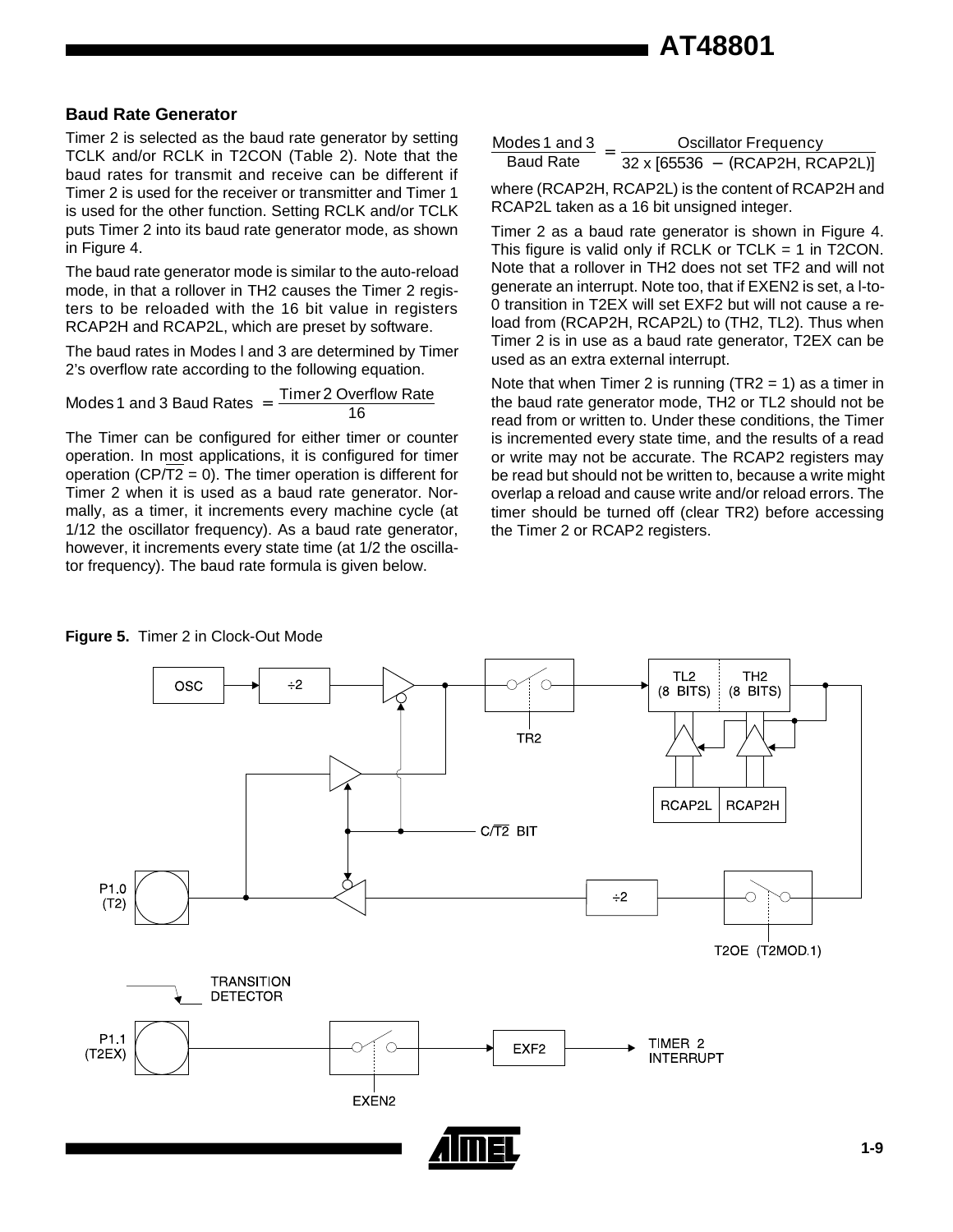

#### **Programmable Clock Out**

A 50% duty cycle clock can be programmed to come out on P1.0, as shown in Figure 5. This pin, besides being a regular I/0 pin, has two alternate functions. It can be programmed to input the external clock for Timer/Counter 2 or to output a 50% duty cycle clock ranging from 61 Hz to 4 MHz at a 16 MHz operating frequency.

To configure the Timer/Counter 2 as a clock generator, bit C/T2 (T2CON.1) must be cleared and bit T2OE (T2MOD.1) must be set. Bit TR2 (T2CON.2) starts and stops the timer.

The clock-out frequency depends on the oscillator frequency and the reload value of Timer 2 capture registers (RCAP2H, RCAP2L), as shown in the following equation.

 $\text{Clock}-\text{Out Frequency} = \frac{\text{Oscillator Frequency}}{4 \times [65536 - (\text{RCAP2H}, \text{RCAP2L})]}$ 

In the clock-out mode, Timer 2 roll-overs will not generate an interrupt. This behavior is similar to when Timer 2 is used as a baud-rate generator. It is possible to use Timer 2 as a baud-rate generator and a clock generator simultaneously. Note, however, that the baud-rate and clock-out frequencies cannot be determined independently from one another since they both use RCAP2H and RCAP2L.

### **UART**

The UART in the AT48801 operates the same way as the UART in the AT89C51.

#### **Figure 6.** Interrupt Sources







### **Interrupts**

The AT48801 has a total of six interrupt vectors: two external interrupts (INT0 and INT1), three timer interrupts (Timers 0, 1, and 2), and the serial port interrupt. These interrupts are all shown in Figure 6.

Each of these interrupt sources can be individually enabled or disabled by setting or clearing a bit in Special Function Register IE. IE also contains a global disable bit, EA, which disables all interrupts at once.

Note that Table 5 shows that bit position IE.6 is unimplemented. In the AT89C51, bit position IE.5 is also unimplemented. User software should not write 1s to these bit positions, since they may be used in future AT89 products.

Timer 2 interrupt is generated by the logical OR of bits TF2 and EXF2 in register T2CON. Neither of these flags is cleared by hardware when the service routine is vectored (continued)





Enable Bit  $= 0$  disables the interrupt.

| Symbol          | <b>Position</b>       | <b>Function</b>                                                                                                                                                                                       |
|-----------------|-----------------------|-------------------------------------------------------------------------------------------------------------------------------------------------------------------------------------------------------|
| EА              | IE.7                  | Disables all interrupts. If<br>$EA = 0$ , no interrupt is<br>acknowledged. If $EA = 1$ ,<br>each interrupt source is<br>individually enabled or<br>disabled by setting or clearing<br>its enable bit. |
|                 | IE.6                  | Reserved.                                                                                                                                                                                             |
| ET <sub>2</sub> | IE.5                  | Timer 2 interrupt enable bit.                                                                                                                                                                         |
| ES              | IE 4                  | Serial Port interrupt enable bit.                                                                                                                                                                     |
| ET <sub>1</sub> | IE.3                  | Timer 1 interrupt enable bit.                                                                                                                                                                         |
| EX1             | IE.2                  | External interrupt 1 enable bit.                                                                                                                                                                      |
| ET0             | IE.1                  | Timer 0 interrupt enable bit.                                                                                                                                                                         |
| EX0             | IE.0                  | External interrupt 0 enable bit.                                                                                                                                                                      |
|                 | future AT89 products. | User software should never write 1s to<br>unimplemented bits, because they may be used in                                                                                                             |

EXF<sub>2</sub>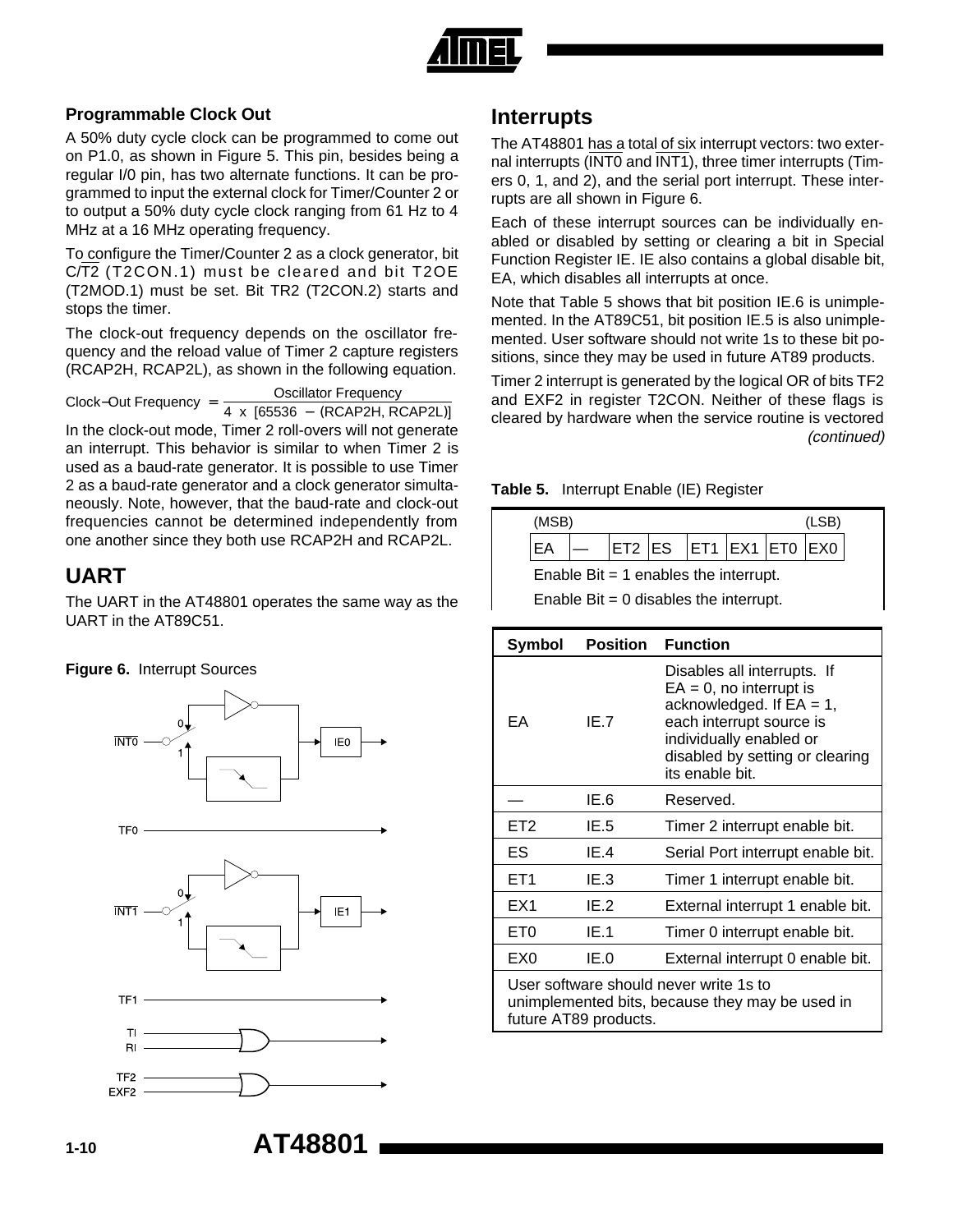### **Interrupts** (Continued) **Power Down Mode**

to. In fact, the service routine may have to determine whether it was TF2 or EXF2 that generated the interrupt, and that bit will have to be cleared in software.

The Timer 0 and Timer 1 flags, TF0 and TFI, are set at S5P2 of the cycle in which the timers overflow. The values are then polled by the circuitry in the next cycle. However, the Timer 2 flag, TF2, is set at S2P2 and is polled in the same cycle in which the timer overflows.

### **Oscillator Characteristics**

XTAL1 and XTAL2 are the input and output, respectively, of an inverting amplifier that can be configured for use as an on-chip oscillator, as shown in Figure 7. Either a quartz crystal or ceramic resonator may be used. To drive the device from an external clock source, XTAL2 should be left unconnected while XTAL1 is driven, as shown in Figure 8. There are no requirements on the duty cycle of the external clock signal, since the input to the internal clocking circuitry is through a divide-by-two flip-flop, but minimum and maximum voltage high and low time specifications must be observed.

### **Idle Mode**

In idle mode, the CPU puts itself to sleep while all the onchip peripherals remain active. The mode is invoked by software. The content of the on-chip RAM and all the special functions registers remain unchanged during this mode. The idle mode can be terminated by any enabled interrupt or by a hardware reset.

Note that when idle mode is terminated by a hardware reset, the device normally resumes program execution from where it left off, up to two machine cycles before the internal reset algorithm takes control. On-chip hardware inhibits access to internal RAM in this event, but access to the port pins is not inhibited. To eliminate the possibility of an unexpected write to a port pin when idle mode is terminated by a reset, the instruction following the one that invokes idle mode should not write to a port pin or to external memory.

In the power down mode, the oscillator is stopped, and the instruction that invokes power down is the last instruction executed. The on-chip RAM and Special Function Registers retain their values until the power down mode is terminated. The only exit from power down is a hardware reset. Reset redefines the SFRs but does not change the onchip RAM. The reset should not be activated before  $V_{CC}$ is restored to its normal operating level and must be held active long enough to allow the oscillator to restart and stabilize.





Notes: C1, C2 = 30 pF  $\pm$  10 pF for Crystals  $= 40$  pF  $\pm$  10 pF for Ceramic Resonators





### **Status of External Pins During Idle and Power Down**

| <b>Mode</b> | <b>Program Memory</b> | ALE | <b>PSEN</b> | PORT <sub>0</sub> | PORT <sub>1</sub> | PORT <sub>2</sub> | PORT <sub>3</sub> |
|-------------|-----------------------|-----|-------------|-------------------|-------------------|-------------------|-------------------|
| Idle        | Internal              |     |             | Data              | Data              | Data              | Data              |
| Idle        | External              |     |             | Float             | Data              | Address           | Data              |
| Power Down  | Internal              |     |             | Data              | Data              | Data              | Data              |
| Power Down  | External              |     |             | Float             | Data              | Data              | Data              |

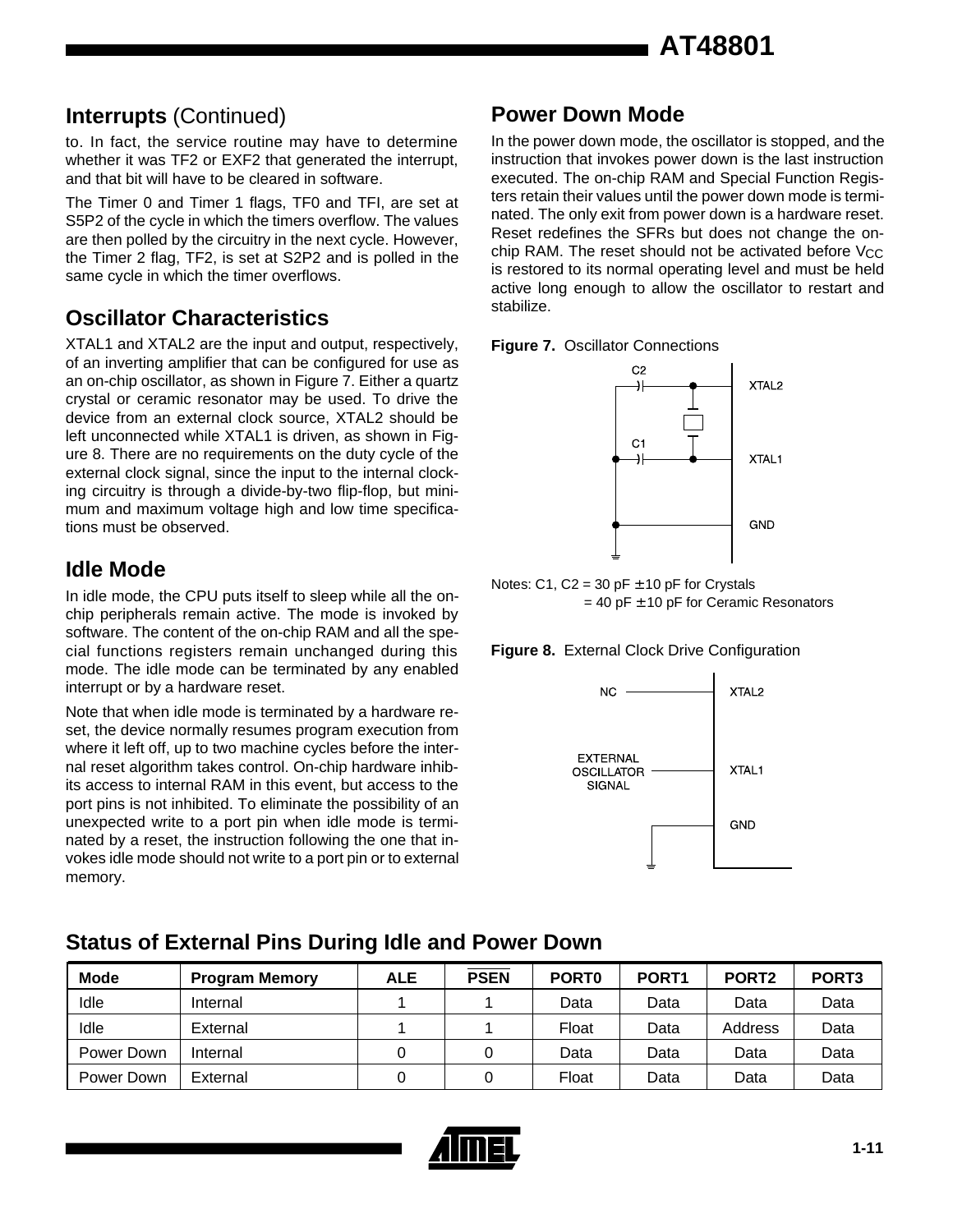

### **Absolute Maximum Ratings\***

| Operating Temperature55°C to +125°C                           |
|---------------------------------------------------------------|
|                                                               |
| Voltage on Any Pin<br>with Respect to Ground  - 1.0V to +7.0V |
|                                                               |
|                                                               |
|                                                               |

\*NOTICE: Stresses beyond those listed under "Absolute Maximum Ratings" may cause permanent damage to the device. This is a stress rating only and functional operation of the device at these or any other conditions beyond those indicated in the operational sections of this specification is not implied. Exposure to absolute maximum rating conditions for extended periods may affect device reliability.

### **DC Characteristics**

The values shown in this table are valid for  $T_A = -40^{\circ}C$  to 85°C and  $V_{CC} = 5.0V \pm 20\%$ , unless otherwise noted.

| Symbol                | <b>Parameter</b>                                         | <b>Condition</b>                            | Min                         | <b>Max</b>                  | <b>Units</b> |
|-----------------------|----------------------------------------------------------|---------------------------------------------|-----------------------------|-----------------------------|--------------|
| $V_{IL}$              | Input Low Voltage                                        | (Except EA)                                 | $-0.5$                      | $0.2 V_{CC} - 0.1$          | $\vee$       |
| V <sub>IL1</sub>      | Input Low Voltage (EA)                                   |                                             | $-0.5$                      | $0.2$ V <sub>CC</sub> - 0.3 | $\vee$       |
| VIH                   | Input High Voltage                                       | (Except XTAL1, RST)                         | $0.2$ V <sub>CC</sub> + 0.9 | $V_{CC}$ + 0.5              | $\vee$       |
| V <sub>IH1</sub>      | Input High Voltage                                       | (XTAL1, RST)                                | 0.7 Vcc                     | $V_{CC}$ + 0.5              | $\vee$       |
| <b>VOL</b>            | Output Low Voltage <sup>(1)</sup><br>(Ports 1,2,3)       | $I_{\Omega I} = 1.6 \text{ mA}$             |                             | 0.45                        | $\vee$       |
| VOL <sub>1</sub>      | Output Low Voltage <sup>(1)</sup><br>(Port 0, ALE, PSEN) | $\ln = 3.2 \text{ mA}$                      |                             | 0.45                        | $\vee$       |
|                       |                                                          | $I_{OH}$ = -60 µA, $V_{CC}$ = 5V $\pm$ 10%  | 2.4                         |                             | $\vee$       |
| <b>V<sub>OH</sub></b> | Output High Voltage<br>(Ports 1,2,3, ALE, PSEN)          | $I_{OH} = -25 \mu A$                        | 0.75 Vcc                    |                             | $\vee$       |
|                       |                                                          | $I_{OH} = -10 \mu A$                        | $0.9$ $V_{CC}$              |                             | $\vee$       |
|                       | Output High Voltage<br>(Port 0 in External Bus Mode)     | $I_{OH}$ = -800 µA, $V_{CC}$ = 5V $\pm$ 10% | 2.4                         |                             | $\vee$       |
| V <sub>OH1</sub>      |                                                          | $I_{OH} = -300 \mu A$                       | 0.75 Vcc                    |                             | $\vee$       |
|                       |                                                          | $I_{OH} = -80 \mu A$                        | $0.9$ $V_{CC}$              |                             | $\vee$       |
| Iц.                   | Logical 0 Input Current<br>(Ports 1,2,3)                 | $V_{IN} = 0.45V$                            |                             | $-50$                       | μA           |
| I <sub>TL</sub>       | Logical 1 to 0 Transition<br>Current (Ports 1,2,3)       | $V_{IN} = 2V$                               |                             | $-650$                      | μA           |
| Īц.                   | Input Leakage Current<br>(Port 0, EA)                    | $0.45 < V_{IN} < V_{CC}$                    |                             | ±10                         | μA           |
| <b>RRST</b>           | <b>Reset Pulldown Resistor</b>                           |                                             | 50                          | 300                         | $k\Omega$    |
| $C_{IO}$              | Pin Capacitance                                          | Test Freq. = 1 MHz, $T_A = 25^{\circ}C$     |                             | 10                          | pF           |
|                       | Power Supply Current                                     | Active Mode, 12 MHz                         |                             | 25                          | mA           |
| $_{\rm lcc}$          |                                                          | Idle Mode, 12 MHz                           |                             | 6.5                         | mA           |
|                       | Power Down Mode <sup>(2)</sup>                           | $V_{CC} = 6V$                               |                             | 100                         | μA           |
|                       |                                                          | $V_{\rm CC} = 3V$                           |                             | 40                          | μA           |

Notes: 1. Under steady state (non-transient) conditions, IOL must be externally limited as follows: Maximum IOL per port pin: 10 mA Maximum  $I_{OL}$  per 8 bit port: Port 0: 26 mA Ports 1,2, 3: 15 mA

Maximum total  $I_{OL}$  for all output pins: 71 mA If  $I_{OL}$  exceeds the test condition,  $V_{OL}$  may exceed the related specification. Pins are not guaranteed to sink current greater than the listed test conditions.

2. Minimum V<sub>CC</sub> for Power Down is 2V.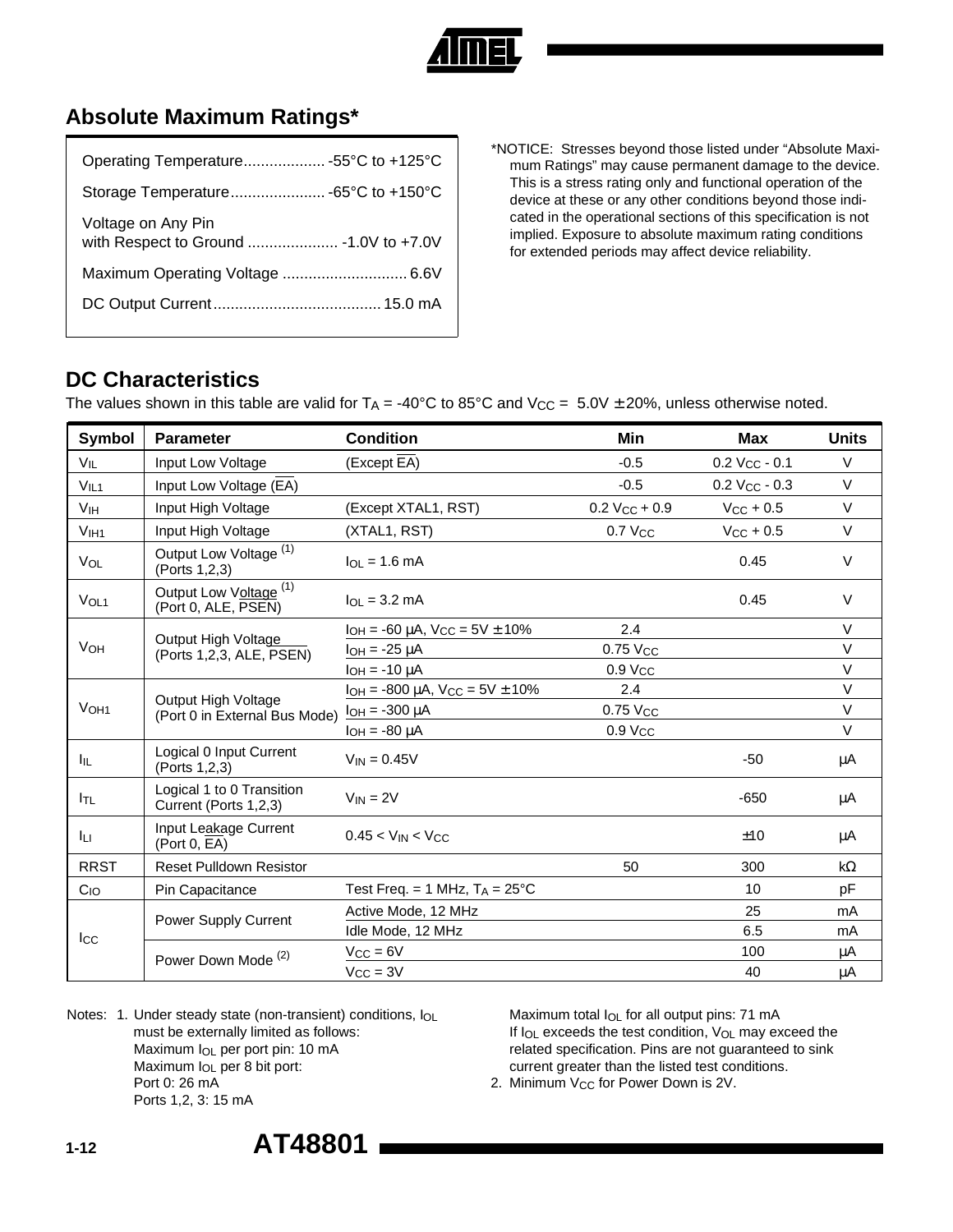### **AC Characteristics**

Under operating conditions, load capacitance for Port 0, ALE, and  $\overline{PSEN}$  = 100 pF; load capacitance for all other  $outputs = 80 pF$ .

### **External Program and Data Memory Characteristics**

|                   |                                         | <b>12 MHz Oscillator</b> |             | <b>Variable Oscillator</b> |                 |              |
|-------------------|-----------------------------------------|--------------------------|-------------|----------------------------|-----------------|--------------|
| <b>Symbol</b>     | <b>Parameter</b>                        | Min                      | Max         | Min                        | Max             | <b>Units</b> |
| 1/tCLCL           | <b>Oscillator Frequency</b>             |                          |             | $\Omega$                   | 16              | <b>MHz</b>   |
| <b>tLHLL</b>      | <b>ALE Pulse Width</b>                  | 127                      |             | $2tCLCL - 40$              |                 | ns           |
| tAVLL             | Address Valid to ALE Low                | 28                       |             | $t_{CLCL}$ - 13            |                 | ns           |
| <b>t</b> LLAX     | Address Hold After ALE Low              | 48                       |             | $tCLCL - 20$               |                 | ns           |
| <b>t</b> LLIV     | ALE Low to Valid Instruction In         |                          | 233         |                            | $4$ tclcL - 65  | ns           |
| <b>tLLPL</b>      | ALE Low to PSEN Low                     | 43                       |             | $tCLCL - 13$               |                 | ns           |
| tPLPH             | <b>PSEN Pulse Width</b>                 | 205                      |             | $3$ tclcl - 20             |                 | ns           |
| t <sub>PLIV</sub> | <b>PSEN Low to Valid Instruction In</b> |                          | 145         |                            | $3tCLCL - 45$   | ns           |
| t <sub>PXIX</sub> | Input Instruction Hold After PSEN       | $\mathbf 0$              |             | 0                          |                 | ns           |
| t <sub>PXIZ</sub> | Input Instruction Float After PSEN      |                          | 59          |                            | $tCLCL - 10$    | ns           |
| t <sub>PXAV</sub> | <b>PSEN to Address Valid</b>            | 75                       |             | $tCLCL - 8$                |                 | ns           |
| taviv             | Address to Valid Instruction In         |                          | 312         |                            | $5$ tclcL - 55  | ns           |
| tPLAZ             | <b>PSEN Low to Address Float</b>        |                          | 10          |                            | 10              | ns           |
| t <sub>RLRH</sub> | <b>RD Pulse Width</b>                   | 400                      |             | 6t <sub>CLCL</sub> - 100   |                 | ns           |
| twlwH             | <b>WR Pulse Width</b>                   | 400                      |             | 6t <sub>CLCL</sub> - 100   |                 | ns           |
| tRLDV             | RD Low to Valid Data In                 |                          | 252         |                            | 5tclcL - 90     | ns           |
| t <sub>RHDX</sub> | Data Hold After RD                      | $\overline{0}$           |             | $\overline{0}$             |                 | ns           |
| t <sub>RHDZ</sub> | Data Float After RD                     |                          | 97          |                            | $2tCLCL - 28$   | ns           |
| tLLDV             | ALE Low to Valid Data In                |                          | 517         |                            | 8tclcL - 150    | ns           |
| tAVDV             | Address to Valid Data In                |                          | 585         |                            | $9$ tclcL - 165 | ns           |
| <b>t</b> LLWL     | ALE Low to RD or WR Low                 | 200                      | 300         | $3tCLCL - 50$              | $3tCLCL + 50$   | ns           |
| tavwL             | Address to RD or WR Low                 | 203                      |             | $4$ tclcl - $75$           |                 | ns           |
| tovwx             | Data Valid to WR Transition             | 23                       |             | $tCLCL - 20$               |                 | ns           |
| t <sub>QVWH</sub> | Data Valid to WR High                   | 433                      |             | <b>7tcLcL - 120</b>        |                 | ns           |
| twhQX             | Data Hold After WR                      | 33                       |             | $tCLCL - 20$               |                 | ns           |
| t <sub>RLAZ</sub> | RD Low to Address Float                 |                          | $\mathbf 0$ |                            | $\mathbf 0$     | ns           |
| twhLH             | RD or WR High to ALE High               | 43                       | 123         | $tCLCL - 20$               | $t_{CLCL}$ + 25 | ns           |

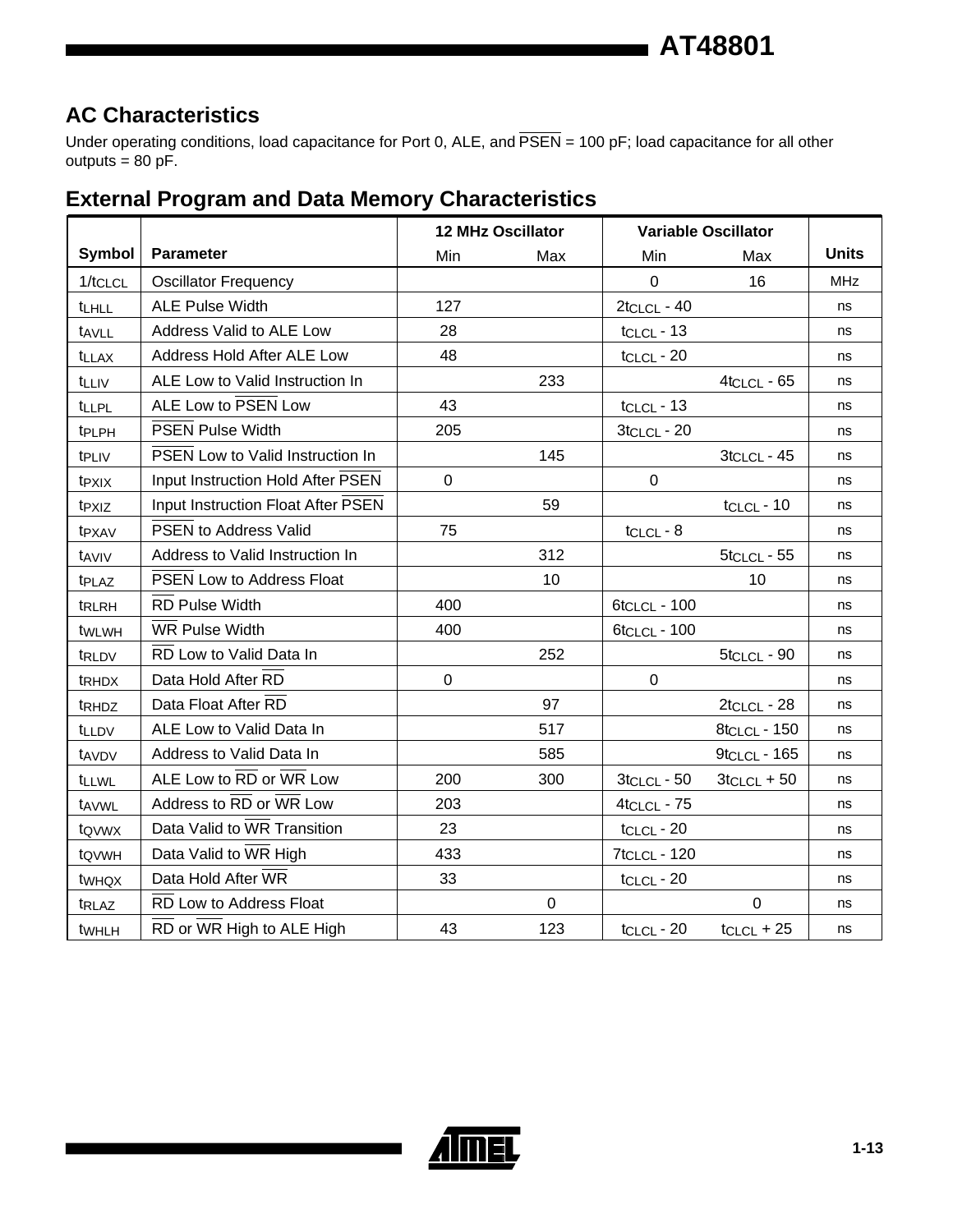

## **External Program Memory Read Cycle**



### **External Data Memory Read Cycle**

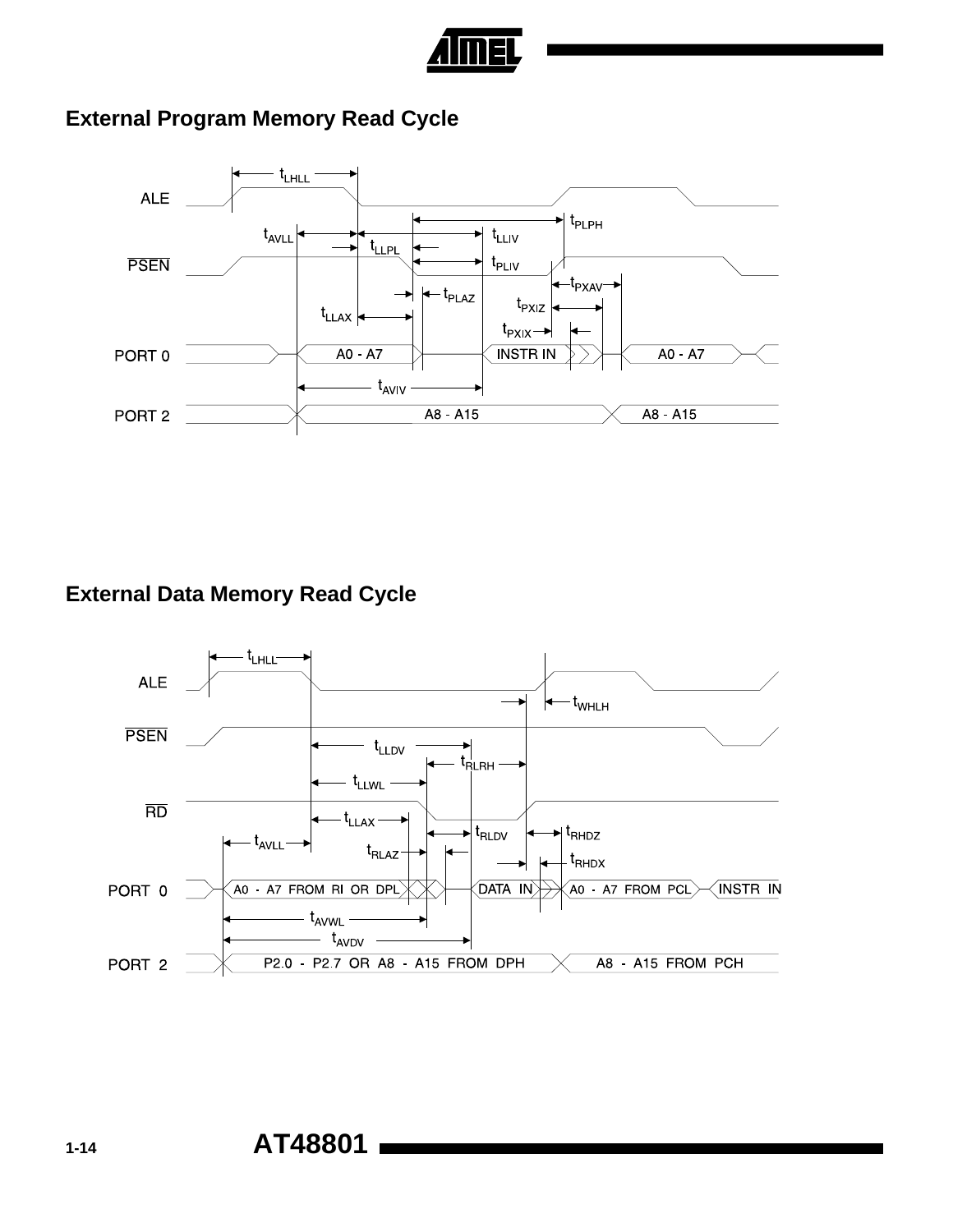### **External Data Memory Cycle**



### **External Clock Drive Waveforms**



### **External Clock Drive**

| Symbol  | <b>Parameter</b>            | Min  | <b>Max</b> | <b>Units</b> |
|---------|-----------------------------|------|------------|--------------|
| 1/tcLcL | <b>Oscillator Frequency</b> | 0    | 16         | <b>MHz</b>   |
| tclcL   | <b>Clock Period</b>         | 62.5 |            | ns           |
| tchcx   | High Time                   | 15   |            | ns           |
| tclcx   | Low Time                    | 15   |            | ns           |
| tCLCH   | <b>Rise Time</b>            |      | 20         | ns           |
| tCHCL   | Fall Time                   |      | 20         | ns           |

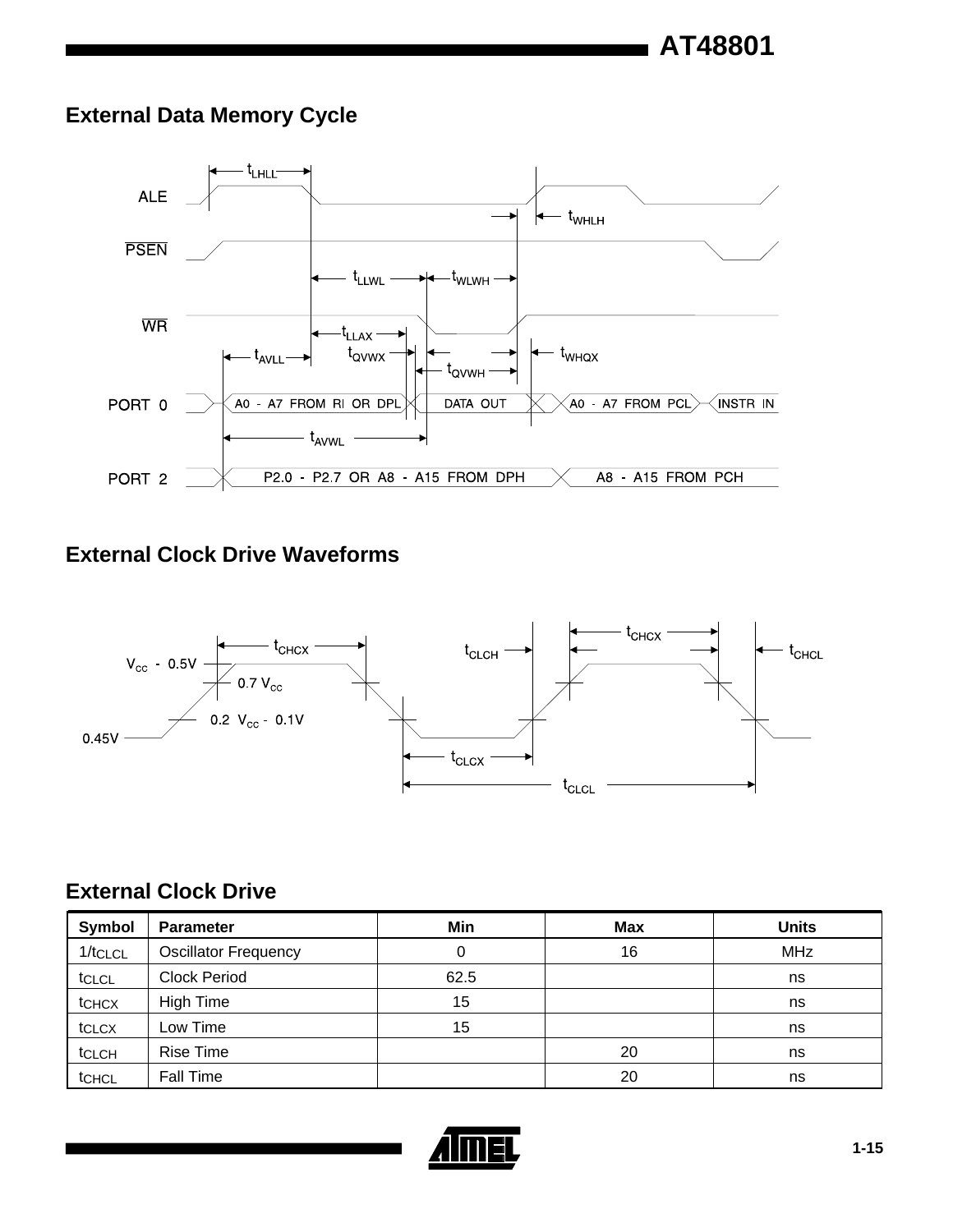

### **Serial Port Timing: Shift Register Mode Test Conditions**

The values in this table are valid for  $V_{CC} = 5.0V \pm 20\%$  and Load Capacitance = 80 pF.

|        |                                          | <b>Variable Oscillator</b><br>12 MHz Osc |     |                  |                |              |
|--------|------------------------------------------|------------------------------------------|-----|------------------|----------------|--------------|
| Symbol | <b>Parameter</b>                         | Min                                      | Max | Min              | Max            | <b>Units</b> |
| txlxl  | Serial Port Clock Cycle Time             | 1.0                                      |     | 12tclcL          |                | μs           |
| tQVXH  | Output Data Setup to Clock Rising Edge   | 700                                      |     | $10$ tclcL - 133 |                | ns           |
| txhqx  | Output Data Hold After Clock Rising Edge | 50                                       |     | $2$ tclcL - 33   |                | ns           |
| txhdx  | Input Data Hold After Clock Rising Edge  | 0                                        |     |                  |                | ns           |
| txhdy  | Clock Rising Edge to Input Data Valid    |                                          | 700 |                  | 10tci ci - 133 | ns           |

### **Shift Register Mode Timing Waveforms**



### **AC Testing Input/Output Waveforms**<sup>(1)</sup>



Note: 1. AC Inputs during testing are driven at  $V_{CC}$  - 0.5V for a logic 1 and 0.45V for a logic 0. Timing measurements are made at  $V_{\text{IH}}$  min. for a logic 1 and  $V_{IL}$  max. for a logic 0.

**Float Waveforms**(1)



Note: 1. For timing purposes, a port pin is no longer floating when a 100 mV change from load voltage occurs. A port pin begins to float when a 100 mV change from the loaded V<sub>OH</sub>/V<sub>OL</sub> level occurs.